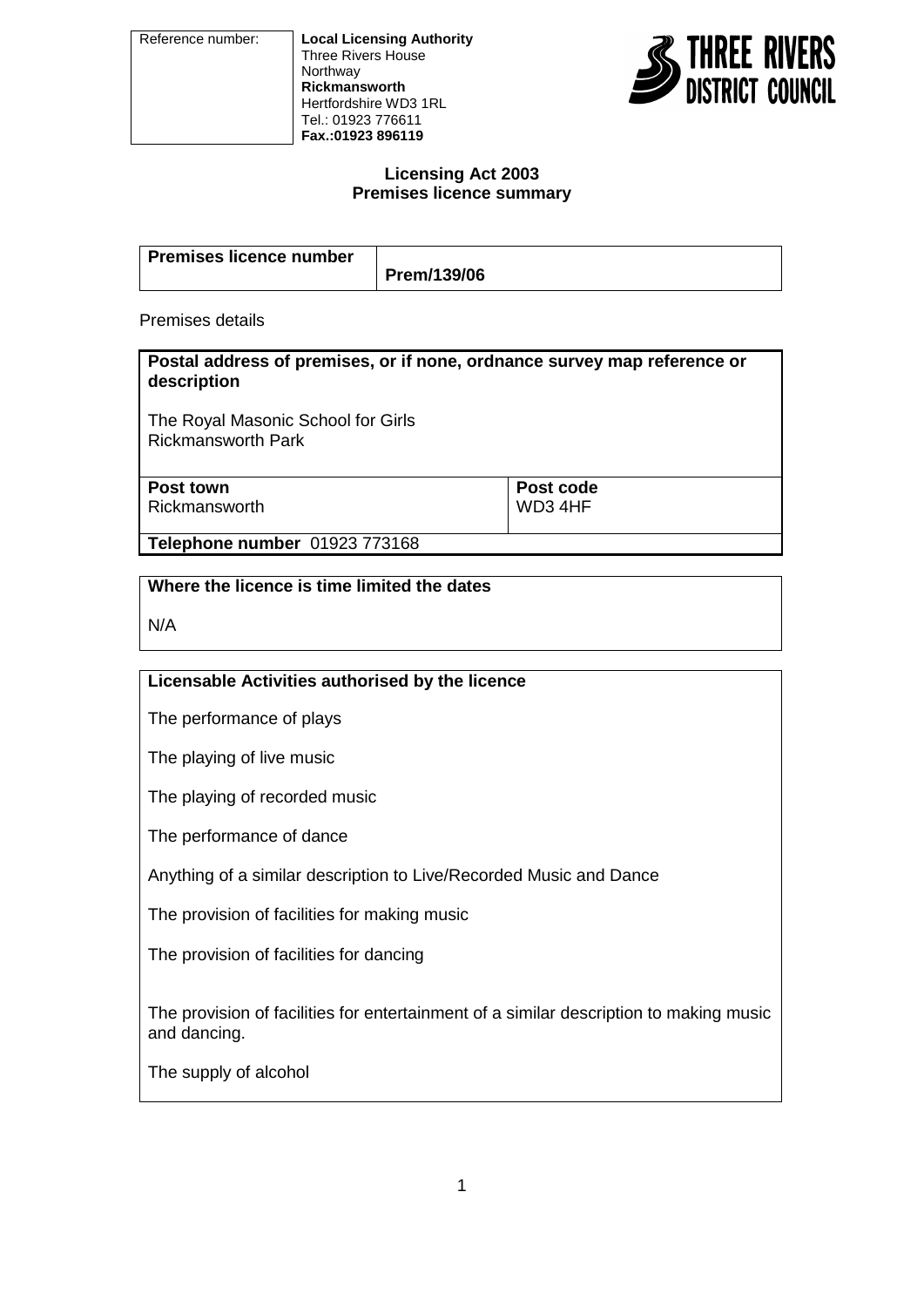|                                               | The times the licence authorises the carrying out of licensable activities |  |  |
|-----------------------------------------------|----------------------------------------------------------------------------|--|--|
| The performance of plays:                     |                                                                            |  |  |
| Monday to Friday                              | $18:00 - 23:00$                                                            |  |  |
| Saturday                                      | $12:00 - 01:30$                                                            |  |  |
| Sunday                                        | $18:00 - 23:00$                                                            |  |  |
|                                               |                                                                            |  |  |
| Non Standard timings:                         | None                                                                       |  |  |
| The playing of live music:                    |                                                                            |  |  |
| Monday to Friday                              | $18:00 - 23:00$                                                            |  |  |
| Saturday                                      | $12:00 - 01:30$                                                            |  |  |
| Sunday                                        | $18:00 - 23:00$                                                            |  |  |
| Non Standard timings:                         | None                                                                       |  |  |
| The playing of recorded music:                |                                                                            |  |  |
| Monday to Friday                              | $18:00 - 23:00$                                                            |  |  |
| Saturday                                      | $12:00 - 01:30$                                                            |  |  |
| Sunday                                        | $18:00 - 23:00$                                                            |  |  |
|                                               |                                                                            |  |  |
| Non Standard timings:                         | None                                                                       |  |  |
| The performance of dance:                     |                                                                            |  |  |
| Monday to Friday                              | $18:00 - 23:00$                                                            |  |  |
| Saturday                                      | $12:00 - 01:30$                                                            |  |  |
| Sunday                                        | $18:00 - 23:00$                                                            |  |  |
| Non Standard timings:                         | None                                                                       |  |  |
|                                               | Anything of a similar description to live/recorded music and dance:        |  |  |
| Monday to Friday                              | $18:00 - 23:00$                                                            |  |  |
| Saturday                                      | $12:00 - 01:30$                                                            |  |  |
| Sunday                                        | $18:00 - 23:00$                                                            |  |  |
|                                               |                                                                            |  |  |
| Non Standard timings:                         | None                                                                       |  |  |
|                                               |                                                                            |  |  |
| The provision of facilities for making music: |                                                                            |  |  |
| Monday to Friday                              | $18:00 - 23:00$                                                            |  |  |
|                                               | $12:00 - 01:30$                                                            |  |  |
| Saturday<br>Sunday                            | $18:00 - 23:00$                                                            |  |  |
| Non Standard timings:                         | None                                                                       |  |  |
|                                               |                                                                            |  |  |
| The Provision of facilities for dancing:      |                                                                            |  |  |
| Monday to Friday                              | $18:00 - 23:00$                                                            |  |  |
| Saturday                                      | $12:00 - 01:30$                                                            |  |  |
| Sunday                                        | $18:00 - 23:00$                                                            |  |  |
| Non Standard timings:                         | None                                                                       |  |  |
|                                               | The Provision of facilities for entertainment of a similar description to  |  |  |
| making music and dancing:                     |                                                                            |  |  |
| Monday to Friday                              | $18:00 - 23:00$                                                            |  |  |
|                                               | $12:00 - 01:30$                                                            |  |  |
| Saturday<br>Sunday                            | $18:00 - 23:00$                                                            |  |  |
|                                               |                                                                            |  |  |
| Non Standard timings:                         | None                                                                       |  |  |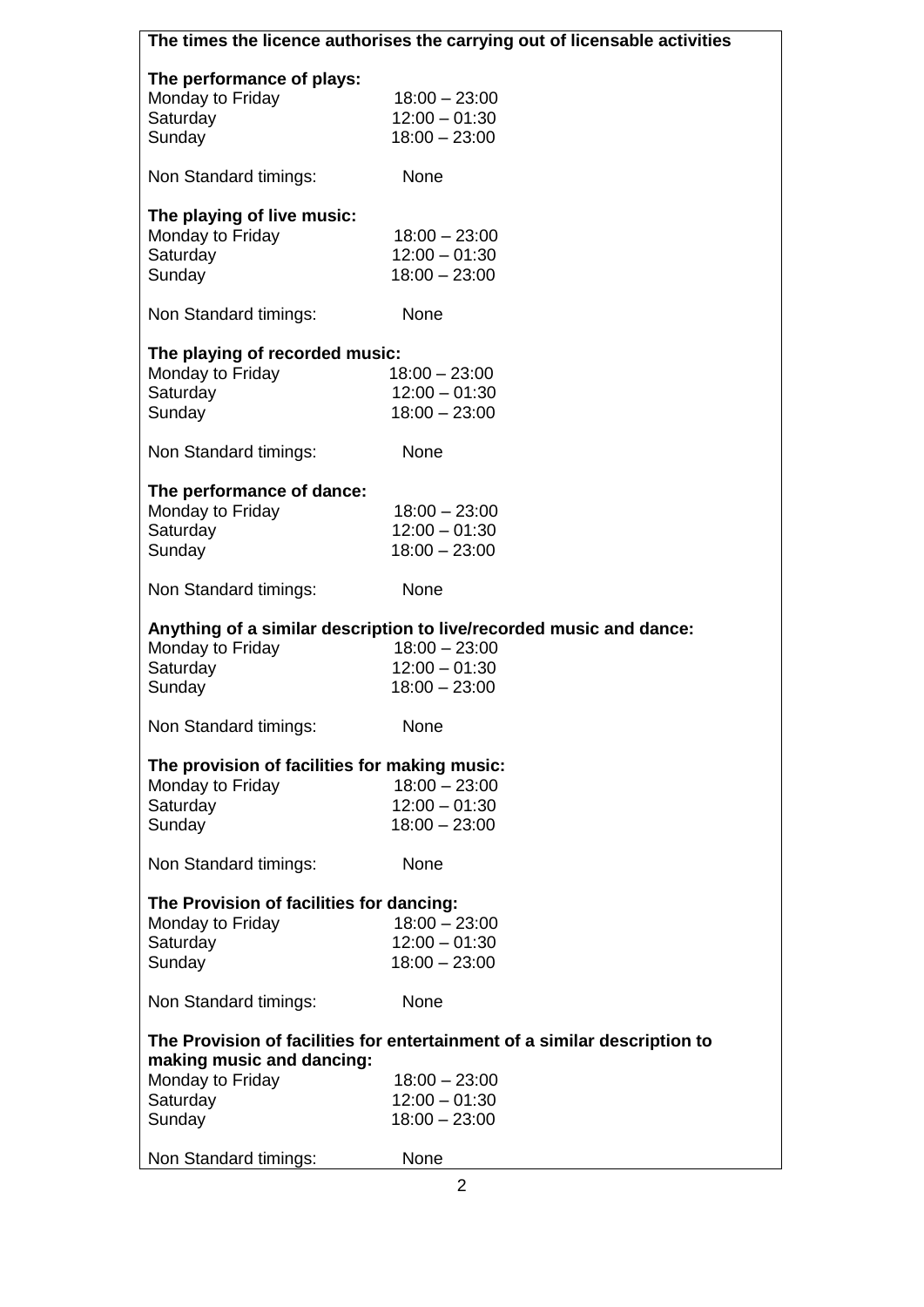**The Supply of Alcohol:** Monday to Friday  $12:00 - 22:30$ Saturday 12:00 – 01:00 Sunday 18:00 – 22:00

Non Standard timings: The supply of alcohol will only be provided on the occasions where the school undertake the events allowed under the premises licence and not on a regular basis.

| The opening hours of the premises |                 |  |
|-----------------------------------|-----------------|--|
| Monday to Friday                  | $12:00 - 23:00$ |  |
| Saturday                          | $12:00 - 01:30$ |  |
| Sunday                            | $18:00 - 23:00$ |  |
|                                   |                 |  |
| Non Standard timings:             | None            |  |
|                                   |                 |  |

### **Where the licence authorises supplies of alcohol whether these are on and/or off supplies**

On the premises only

## **Name, (registered) address of holder of premises licence**

The Royal Masonic School for Girls Rickmansworth Park Rickmansworth **Hertfordshire** WD3 4HF

#### **Registered number of holder, for example company number, charity number (where applicable)**

Company Number: 1339867

Charity No. 276784

#### **Name of designated premises supervisor where the premises licence authorises the supply of alcohol**

Jane Horsnell

## **State whether access to the premises by children is restricted or prohibited**

Restricted.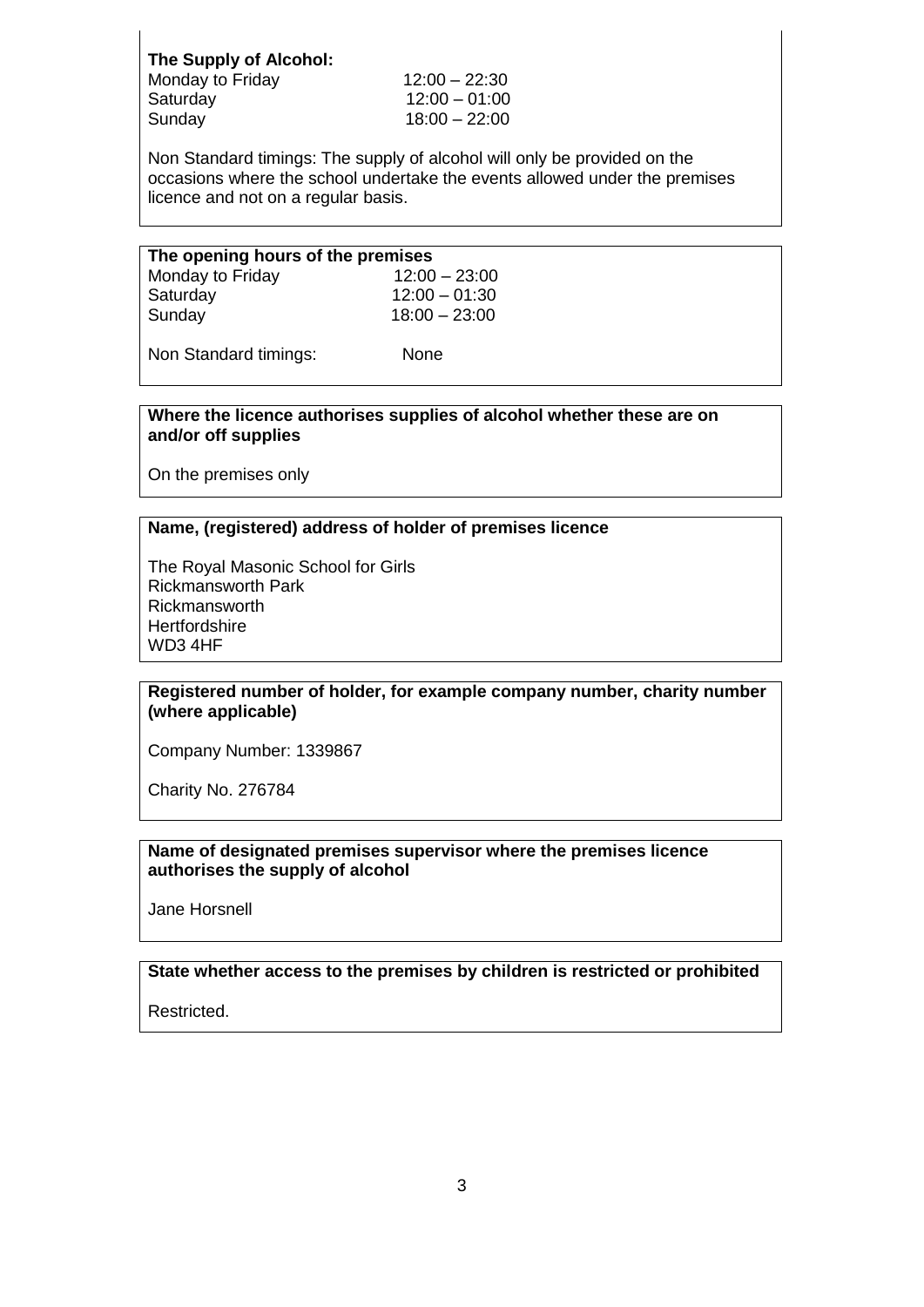### **Annex 1 - Mandatory conditions**

- 1. No supply of alcohol may be made under the premises licence:
	- (a) at a time when there is no designated premises supervisor in respect of the premises licence, or
	- (b) at a time when the designated premises supervisor does not hold a personal licence or his personal licence is suspended.
- 2. Every supply of alcohol under the premises licence must be made or authorised by a person who holds a personal licence.
- 3. (1) The responsible person must ensure that staff on relevant premises do not carry out, arrange or participate in any irresponsible promotions in relation to the premises.

(2) In this paragraph, an irresponsible promotion means any one or more of the following activities, or substantially similar activities, carried on for the purpose of encouraging the sale or supply of alcohol for consumption on the premises—

- (a) games or other activities which require or encourage, or are designed to require or encourage, individuals to—
	- (i) drink a quantity of alcohol within a time limit (other than to drink alcohol sold or supplied on the premises before the cessation of the period in which the responsible person is authorised to sell or supply alcohol), or
	- (ii) drink as much alcohol as possible (whether within a time limit or otherwise);
- (b) provision of unlimited or unspecified quantities of alcohol free or for a fixed or discounted fee to the public or to a group defined by a particular characteristic in a manner which carries a significant risk of undermining a licensing objective;
- (c) provision of free or discounted alcohol or any other thing as a prize to encourage or reward the purchase and consumption of alcohol over a period of 24 hours or less in a manner which carries a significant risk of undermining a licensing objective;
- (d) selling or supplying alcohol in association with promotional posters or flyers on, or in the vicinity of, the premises which can reasonably be considered to condone, encourage or glamorise anti-social behaviour or to refer to the effects of drunkenness in any favourable manner;
- (e) dispensing alcohol directly by one person into the mouth of another (other than where that other person is unable to drink without assistance by reason of disability).
- 4. The responsible person must ensure that free potable water is provided on request to customers where it is reasonably available.
- 5. (1) The premises licence holder or club premises certificate holder must ensure that an age verification policy is adopted in respect of the premises in relation to the sale or supply of alcohol.

(2) The designated premises supervisor in relation to the premises licence must ensure that the supply of alcohol at the premises is carried on in accordance with the age verification policy.

(3) The policy must require individuals who appear to the responsible person to be under 18 years of age (or such older age as may be specified in the policy) to produce on request, before being served alcohol, identification bearing their photograph, date of birth and either—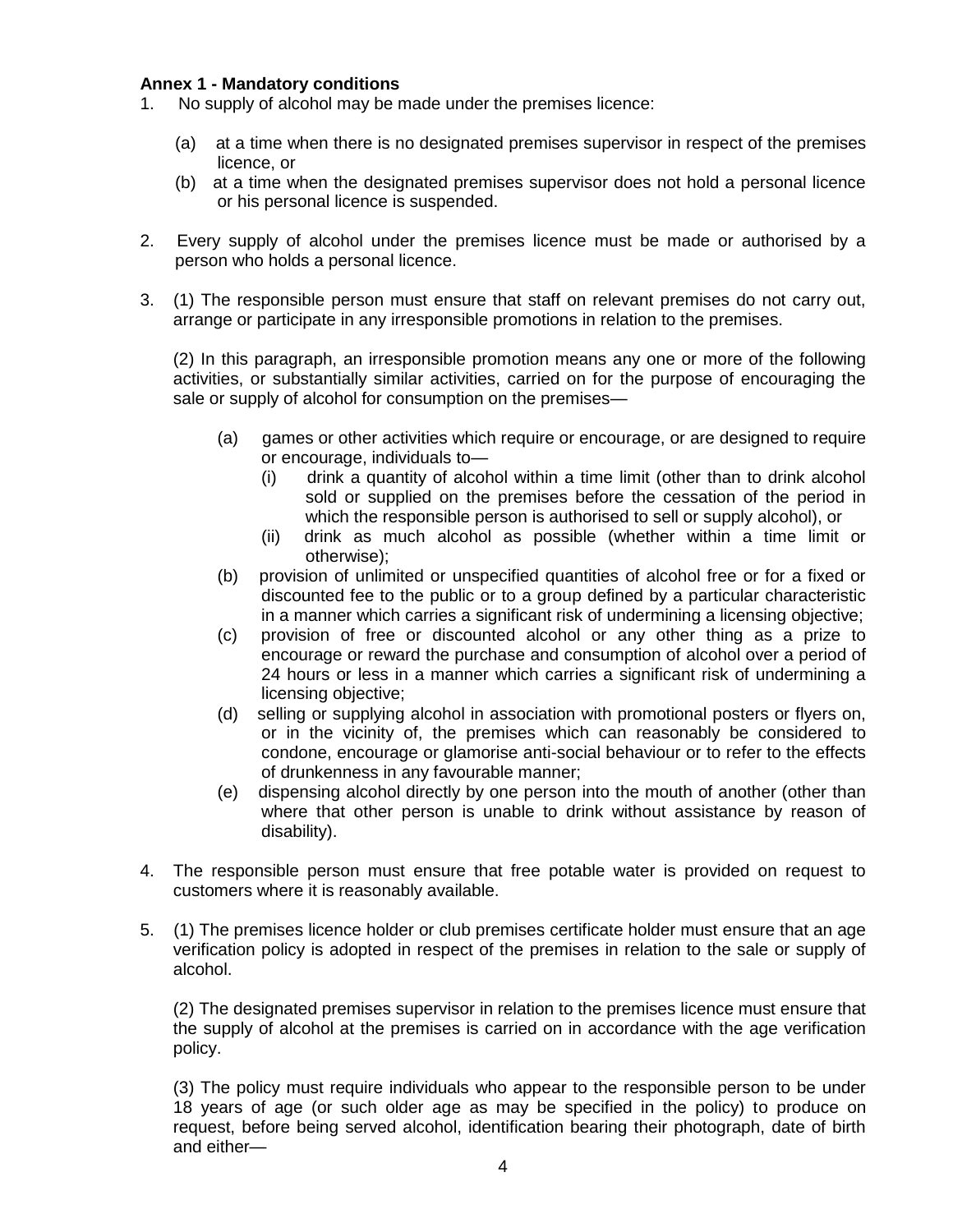- (a) a holographic mark, or
- (b) an ultraviolet feature.
- 6. The responsible person must ensure that—
	- (a) where any of the following alcoholic drinks is sold or supplied for consumption on the premises (other than alcoholic drinks sold or supplied having been made up in advance ready for sale or supply in a securely closed container) it is available to customers in the following measures—
		- (i) beer or cider: ½ pint;
		- (ii) gin, rum, vodka or whisky: 25 ml or 35 ml; and
		- (iii) still wine in a glass: 125 ml;
	- (b) these measures are displayed in a menu, price list or other printed material which is available to customers on the premises; and
	- (c) where a customer does not in relation to a sale of alcohol specify the quantity of alcohol to be sold, the customer is made aware that these measures are available.
- 7. A relevant person shall ensure that no alcohol is sold or supplied for consumption on or off the premises for a price which is less than the permitted price.
- 8. For the purposes of the condition set out in paragraph 7
	- (a) "duty" is to be construed in accordance with the Alcoholic Liquor Duties Act 1979;
	- (b) "permitted price" is the price found by applying the formula —

$$
P = D + (D \times V)
$$

where —

- (i) P is the permitted price,
- (ii) D is the amount of duty chargeable in relation to the alcohol as if the duty were charged on the date of the sale or supply of the alcohol, and
- (iii) V is the rate of value added tax chargeable in relation to the alcohol as if the value added tax were charged on the date of the sale or supply of the alcohol;
- (c) "relevant person" means, in relation to premises in respect of which there is in force a premises licence —
	- (i) the holder of the premises licence,
	- (ii) the designated premises supervisor (if any) in respect of such a licence, or
	- (iii) the personal licence holder who makes or authorises a supply of alcohol under such a licence;
- (d) "relevant person" means, in relation to premises in respect of which there is in force a club premises certificate, any member or officer of the club present on the premises in a capacity which enables the member or officer to prevent the supply in question; and
- (e) "value added tax" means value added tax charged in accordance with the Value Added Tax Act 1994.
- 9. Where the permitted price given by paragraph (b) of paragraph 8 would (apart from this paragraph) not be a whole number of pennies, the price given by that sub-paragraph shall be taken to be the price actually given by that sub-paragraph rounded up to the nearest penny.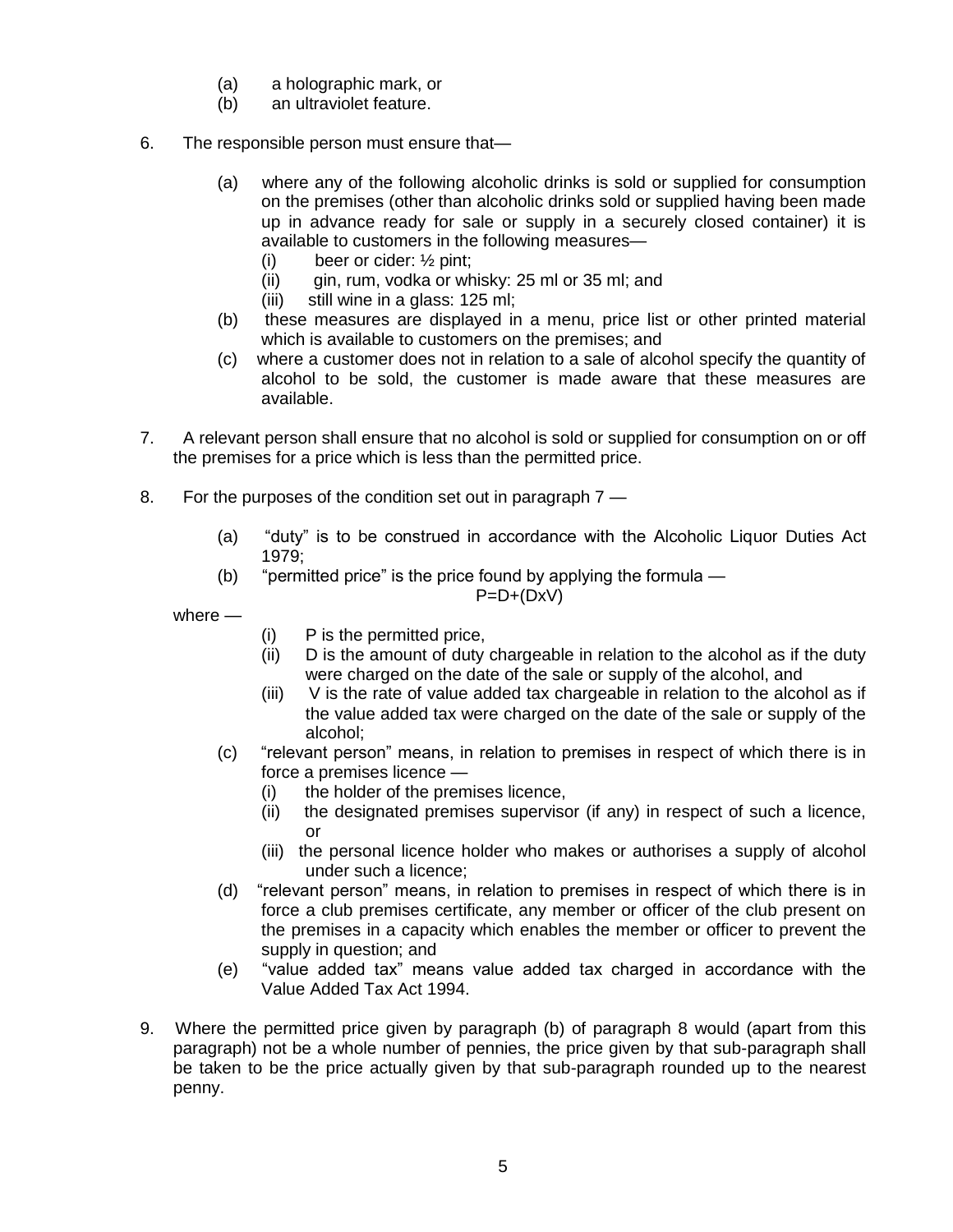10. (1) Sub-paragraph (2) applies where the permitted price given by paragraph (b) of paragraph 8 on a day ("the first day") would be different from the permitted price on the next day ("the second day") as a result of a change to the rate of duty or value added tax.

(2) The permitted price which would apply on the first day applies to sales or supplies of alcohol which take place before the expiry of the period of 14 days beginning on the second day.

### **Annex 2 - Conditions consistent with the Operating Schedule, as amended by the minor variation of 12th April 2012 at paragraph d.**

# **a) General – all four licensing objectives (b,c,d,e):**

The school has only applied for a premises licence for selected events being held at the school, which are almost always attended by known audience/attendees, therefore no extra measures are considered necessary, other than those already in place. As the premises is a girls school obviously there are security measures in place for the protection of the girls attending the school and this situation will be maintained.

# **b) The prevention of crime and disorder:**

A security guard shall be on duty every evening and staff shall be on site at all times.

## **c) Public safety:**

- There is a full health and safety policy in place.
- Regular fire risk assessments and inspections are carried out.
- All the relevant public liability insurances are held.

## **d) The prevention of public nuisance- as amended by minor variation of 12th April 2012:**

• The perimeter of the site will be patrolled to monitor the volume of music to prevent any disturbance to any residential premises.

## **e) The protection of children from harm:**

## **Annex 3 - Conditions attached after a hearing by the licensing authority**

Not applicable

## **Annex 4 – Plans**

- 1. As per the original application dated 6 January 2006, Mark Hall –D2860/D/02, Great Hall - D2860/C/02, and Dining Hall - Drawing not numbered.
- 2. Two further plans lodged as a result of the minor variation of  $12<sup>th</sup>$  April 2012, one showing the boundary of the licensing area and the other denoting the areas where various activities will be carried out, neither drawing numbered.

## **Amendments:**